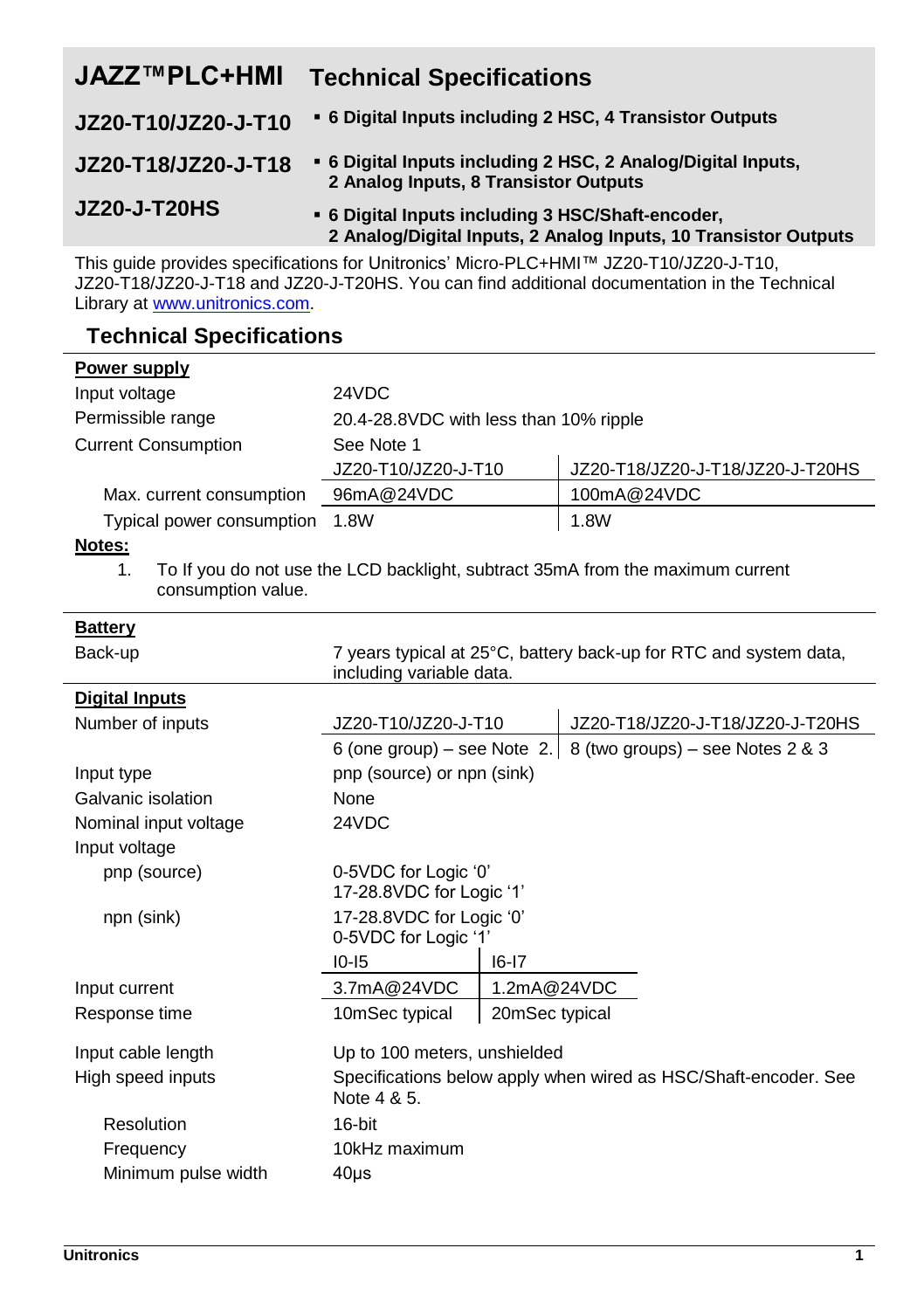### **Notes:**

- 2. All products comprise I0-I5; these inputs are arranged in a single group. Via wiring, the entire group may be set to either pnp or npn.
- 3. Only JZ20-T18/JZ20-J-T18 and JZ20-J-T20HS comprises I6 & I7. These may be wired as either digital or analog inputs, as shown in the JZ20-T18/JZ20-J-T18 and JZ20-J-T20HS Micro PLC Installation guide. I6 & I7 may be wired as npn, pnp, or 0-10V analog inputs. 1 input may be wired as pnp, while the other is wired as analog. If 1 input is wired as npn, the other may **not** be wired as analog.
- 4. Only in JZ20-T10/JZ20-J-T10 and JZ20-T18/JZ20-J-T18:
	- I0 and I1 can each function as either a high-speed counter or as a normal digital input.
	- When used as a normal digital input, normal input specifications apply.
- 5. Only in JZ20-J-T20HS:
	- I0, I1, and I4 can function as high-speed counters, as part of a shaft-encoder, or as normal digital inputs.
	- I2, I3, and I5 can function as either counter reset, as part of a shaft-encoder, or as normal digital inputs.
	- $\bullet$  If I0, I1, I4 are set as high-speed counters (without reset), I2, I3, I5 can function as normal digital inputs.
	- When used as a normal digital input, normal input specifications apply.

|  | <b>Source Digital Outputs</b> |  |
|--|-------------------------------|--|
|  |                               |  |

| Number of outputs                          | JZ20-T10/JZ20-J-T10                                   | JZ20-T18/JZ20-J-T18/JZ20-J-T20HS                                      |
|--------------------------------------------|-------------------------------------------------------|-----------------------------------------------------------------------|
|                                            | 4 pnp (source)                                        | 8 pnp (source)                                                        |
| Output type                                | P-MOSFET (open drain)                                 |                                                                       |
| Isolation                                  | None                                                  |                                                                       |
| Output current                             | 0.5A maximum                                          |                                                                       |
| Maximum frequency                          | 50Hz (resistive load)<br>0.5Hz (inductive load)       | $3kHz$ (with resistance load< $4k\Omega$ ) only O0-O2 in JZ20-J-T20HS |
| Short circuit protection                   | Yes                                                   |                                                                       |
| Short circuit indication                   | Yes                                                   |                                                                       |
| On voltage drop                            | 0.5VDC maximum                                        |                                                                       |
| Power supply for outputs                   |                                                       |                                                                       |
| Operating voltage                          | 20.4 to 28.8VDC                                       |                                                                       |
| Nominal voltage                            | 24VDC                                                 |                                                                       |
| Sink Digital Outputs (JZ20-J-T20HS only)   |                                                       |                                                                       |
| Number of outputs                          | 2 npn (sink)                                          |                                                                       |
| Output type                                | N-MOSFET (open drain)                                 |                                                                       |
| Galvanic Isolation                         | <b>None</b>                                           |                                                                       |
| Maximum output current<br>(resistive load) | 100mA per output                                      |                                                                       |
| HSO freq. range with<br>resistive load     | 1Hz-32kHz (at maximum load resistance of $1k\Omega$ ) |                                                                       |
| On voltage drop                            | 1VDC maximum                                          |                                                                       |
| Short-circuit protection                   | None                                                  |                                                                       |
| Voltage range                              | 3.5V to 28.8VDC                                       |                                                                       |
|                                            |                                                       |                                                                       |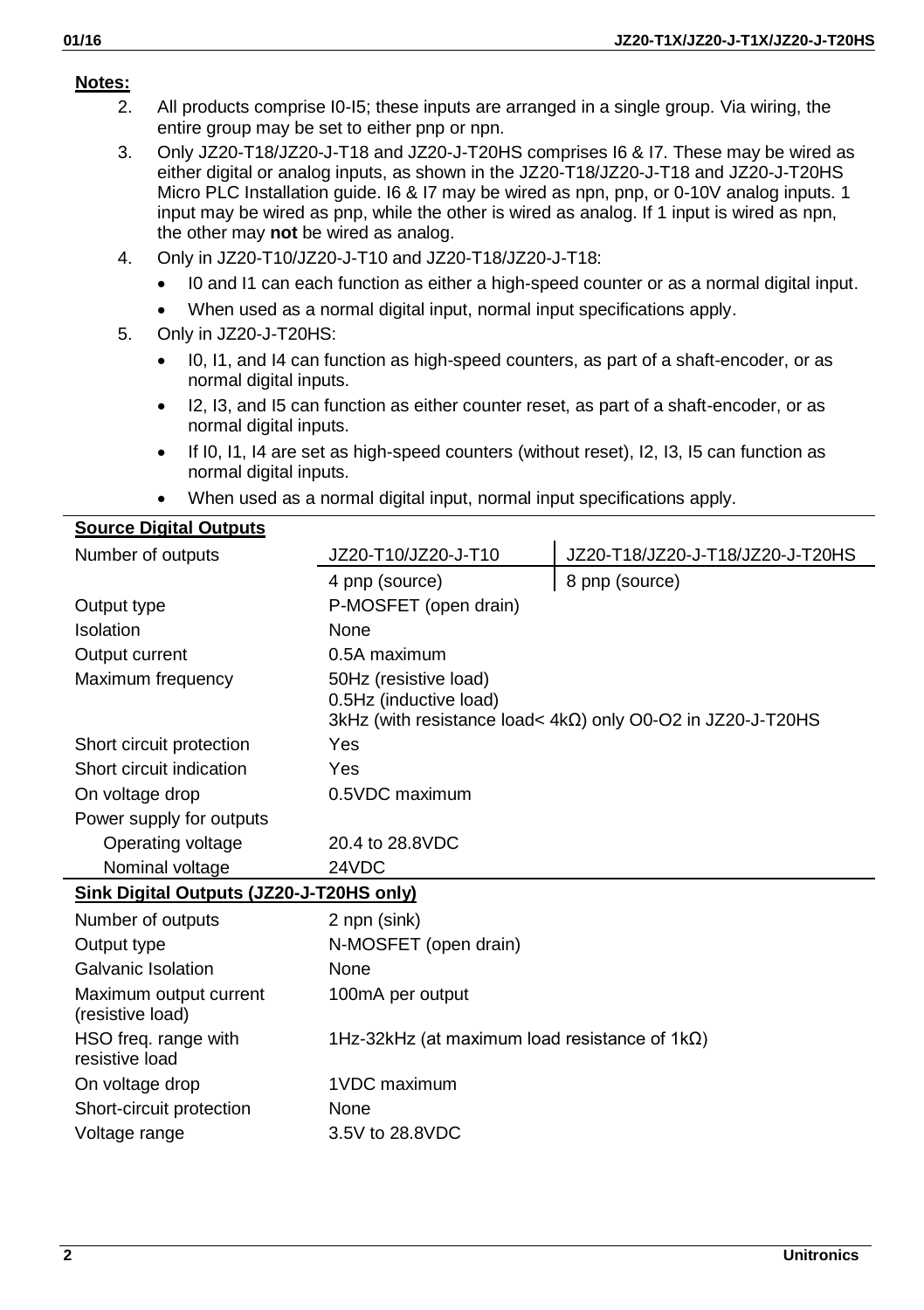$\overline{a}$ 

| <b>Analog Inputs</b>                   | JZ20-T18/JZ20-J-T18/JZ20-J-T20HS only                       |                                                                                                                                     |
|----------------------------------------|-------------------------------------------------------------|-------------------------------------------------------------------------------------------------------------------------------------|
| Number of inputs                       | 4, according to wiring as described above in Note 3         |                                                                                                                                     |
|                                        | ANO and AN1                                                 | AN2 and AN3                                                                                                                         |
| Input range                            | 0-20mA, 4-20mA                                              | 0-10VDC                                                                                                                             |
| Input impedance                        | 154Ω                                                        | 20KΩ                                                                                                                                |
| Maximum input rating                   | 30 <sub>m</sub> A                                           | 28.8V                                                                                                                               |
|                                        |                                                             |                                                                                                                                     |
| Galvanic isolation                     | None                                                        |                                                                                                                                     |
| Conversion method                      | Succesive approximation                                     |                                                                                                                                     |
| Resolution                             |                                                             | 10 or 12-bit (0 to 4095) (Via Software)                                                                                             |
| Conversion time                        | many inputs are actually configured.                        | All analog inputs are updated every 8 PLC scans, regardless of how                                                                  |
| Precision                              | ± 2%                                                        |                                                                                                                                     |
| Status indication                      | value will be 4096.                                         | Yes – if an analog input deviates above the permissible range, its                                                                  |
| Input cable length                     |                                                             | Up to 30 meters, shielded twisted pair                                                                                              |
|                                        |                                                             |                                                                                                                                     |
| <b>Display</b>                         |                                                             |                                                                                                                                     |
| Type                                   | <b>STN LCD</b>                                              |                                                                                                                                     |
| Illumination backlight                 |                                                             | LED, yellow-green, software controlled<br>(LCD backlight; enables the display to be viewed in the dark)                             |
| Display size                           | 2 lines, 16 characters long                                 |                                                                                                                                     |
| Character size                         | 5x8 matrix, 2.95x5.55mm                                     |                                                                                                                                     |
| <b>Keyboard</b>                        |                                                             |                                                                                                                                     |
| Number of keys                         |                                                             | 16 keys, including 10 user-labeled keys                                                                                             |
| Key type                               |                                                             | Metal dome, sealed membrane switch                                                                                                  |
| Slides                                 | Slides may be installed in the operating panel faceplate to |                                                                                                                                     |
|                                        | order.                                                      | custom-label the keys and logo picture. An extra logo slide is<br>included. A complete set of blank slides is available by separate |
| <b>Program</b>                         |                                                             |                                                                                                                                     |
| Ladder code memory                     | 48K (virtual)                                               |                                                                                                                                     |
| Execution time                         | 1.5 µSec for bit operations (typical)                       |                                                                                                                                     |
| Memory bits (coils)                    | 256                                                         |                                                                                                                                     |
| Memory integers (registers),<br>16 bit | 256                                                         |                                                                                                                                     |
| Timers                                 | 64                                                          |                                                                                                                                     |
| HMI displays                           | 60 user-designed displays available                         |                                                                                                                                     |
| <b>HMI</b> variables                   |                                                             | 64 HMI variables are available to conditionally display text and data.<br>List variables add up to 1.5K's worth of HMI capacity.    |
| Communication                          |                                                             | Via a built-in USB port or - Add-On module.See Note 6-9                                                                             |
| GSM-support                            |                                                             | SMS messages to/from 6 phone GSM numbers, up to 1K of user-                                                                         |
|                                        |                                                             | designed messages. Supports Remote Access.                                                                                          |
| <b>MODBUS</b><br><b>Baud</b> rate      | According to add-on port module                             | Supports MODBUS protocol, Master-Slave                                                                                              |
|                                        |                                                             |                                                                                                                                     |